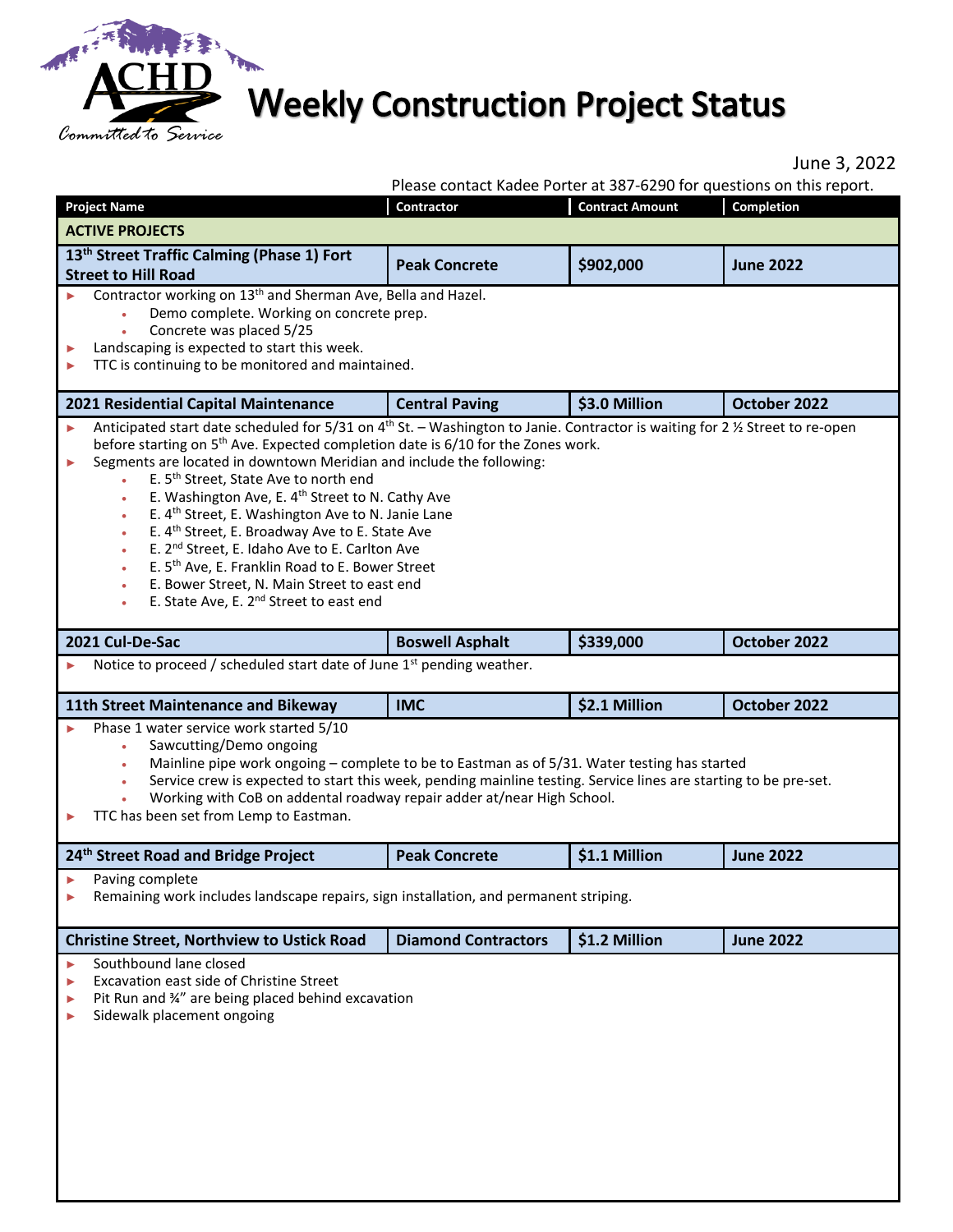| <b>Project Name</b>                                                                                                                                                                                                                                                                                                                                                                                                                     | <b>Contractor</b>                                                                                  | <b>Contract Amount</b> | <b>Completion</b> |
|-----------------------------------------------------------------------------------------------------------------------------------------------------------------------------------------------------------------------------------------------------------------------------------------------------------------------------------------------------------------------------------------------------------------------------------------|----------------------------------------------------------------------------------------------------|------------------------|-------------------|
| FY21 Capital Maintenance, Phase 1 <sup>1</sup>                                                                                                                                                                                                                                                                                                                                                                                          | <b>Knife River</b>                                                                                 | \$4.2 million          | August 2022       |
| Segments include:<br>Pleasant Valley Road, Hollilynn Drive to Gowen Road<br>$\bullet$<br>Boise Avenue, Broadway Avenue to Gekeler Lane<br>٠<br>Complete.<br>Linden Street, Broadway Avenue to Gekeler Lane<br>٠<br>Complete.<br>Curtis Road, Fairview Avenue to Ustick Road<br>۰<br>Complete.<br>Fairview Avenue, Maple Grove Road to Milwaukee Street<br>٠<br>Complete.<br>Surprise Way, Amity Road to SH-21<br>$\bullet$<br>Complete. | Roadway work will be delayed to the fall of 2022 due to potential utility work in the area.        |                        |                   |
| FY21 Capital Maintenance Phase 2 <sup>1</sup>                                                                                                                                                                                                                                                                                                                                                                                           | <b>Idaho Materials &amp;</b><br><b>Construction</b>                                                | \$2.9 Million          | <b>June 2022</b>  |
| Preconstruction meeting was held December 15 <sup>th</sup> .<br>Segments include:<br>Edna Street, Five Mile Road to Patton Street<br>$\bullet$<br>Complete.<br>Warm Springs Avenue, Starcrest Drive to Starview Drive<br>۰<br>Complete.<br>Warm Springs Avenue, Glacier Drive to SH-21<br>٠<br>Paving is complete.                                                                                                                      | Minor work will continue through early June, including manhole adjustments and permanent striping. |                        |                   |
| FY21 Capital Maintenance Phase 3 <sup>1</sup>                                                                                                                                                                                                                                                                                                                                                                                           | <b>Knife River</b>                                                                                 | \$655,927              | August 2022       |
| Preconstruction meeting will be held on April 18th.<br>▶<br>NTP is June 4 <sup>th</sup> . Work will be done during the summer to minimize impacts to the school.<br>▶<br>Segments include:<br>▶<br>8 <sup>th</sup> Street, Pine Avenue to Cherry Lane                                                                                                                                                                                   |                                                                                                    |                        |                   |
| 2021 Bikeway Signage                                                                                                                                                                                                                                                                                                                                                                                                                    | <b>Curtis Clean Sweep</b>                                                                          | \$320,000              | September 2022    |
| Preconstruction meeting was held on April 14th<br>▶<br>Notice to proceed date set for May 31.<br>Waiting on materials and fabrication.                                                                                                                                                                                                                                                                                                  |                                                                                                    |                        |                   |
| 2022 Arterial & Collector Capital<br><b>Maintenance</b>                                                                                                                                                                                                                                                                                                                                                                                 | <b>Knife River</b>                                                                                 | \$1.3 Million          | August 2022       |
| NTP is scheduled for June 6 <sup>th</sup><br>Segments include:<br>Victory Road, Black Cat Road to Ten Mile Road<br>Amity Road, Meridian Road to Locust Grove Road (start location)<br>۰                                                                                                                                                                                                                                                 |                                                                                                    |                        |                   |
| <b>2022 Maintenance Crack Seal</b>                                                                                                                                                                                                                                                                                                                                                                                                      | <b>Morgan Pavement</b>                                                                             | \$775,000              | August 2022       |
| The Contractor started work the week of April 24 <sup>th</sup> .<br>▶<br>No issues to report, other than sporadic weather delays. Work ongoing.                                                                                                                                                                                                                                                                                         |                                                                                                    |                        |                   |
| <b>Gowen Road Bridge 2110</b>                                                                                                                                                                                                                                                                                                                                                                                                           | <b>Concrete Placing</b><br><b>Company</b>                                                          | \$6 Million            | <b>June 2022</b>  |
| Fence remaining<br>▶<br>Anti-graffiti needing to be applied<br>Repairing sidewalk panels on north side                                                                                                                                                                                                                                                                                                                                  |                                                                                                    |                        |                   |
| Kuna Middle School Zone - Ten Mile and<br><b>Boise St</b>                                                                                                                                                                                                                                                                                                                                                                               | <b>JCG Excavation</b>                                                                              | \$540,000              | August 2022       |
| Preconstruction Meeting will be held May 23rd<br>Notice to proceed is June 10 <sup>th</sup>                                                                                                                                                                                                                                                                                                                                             |                                                                                                    |                        |                   |